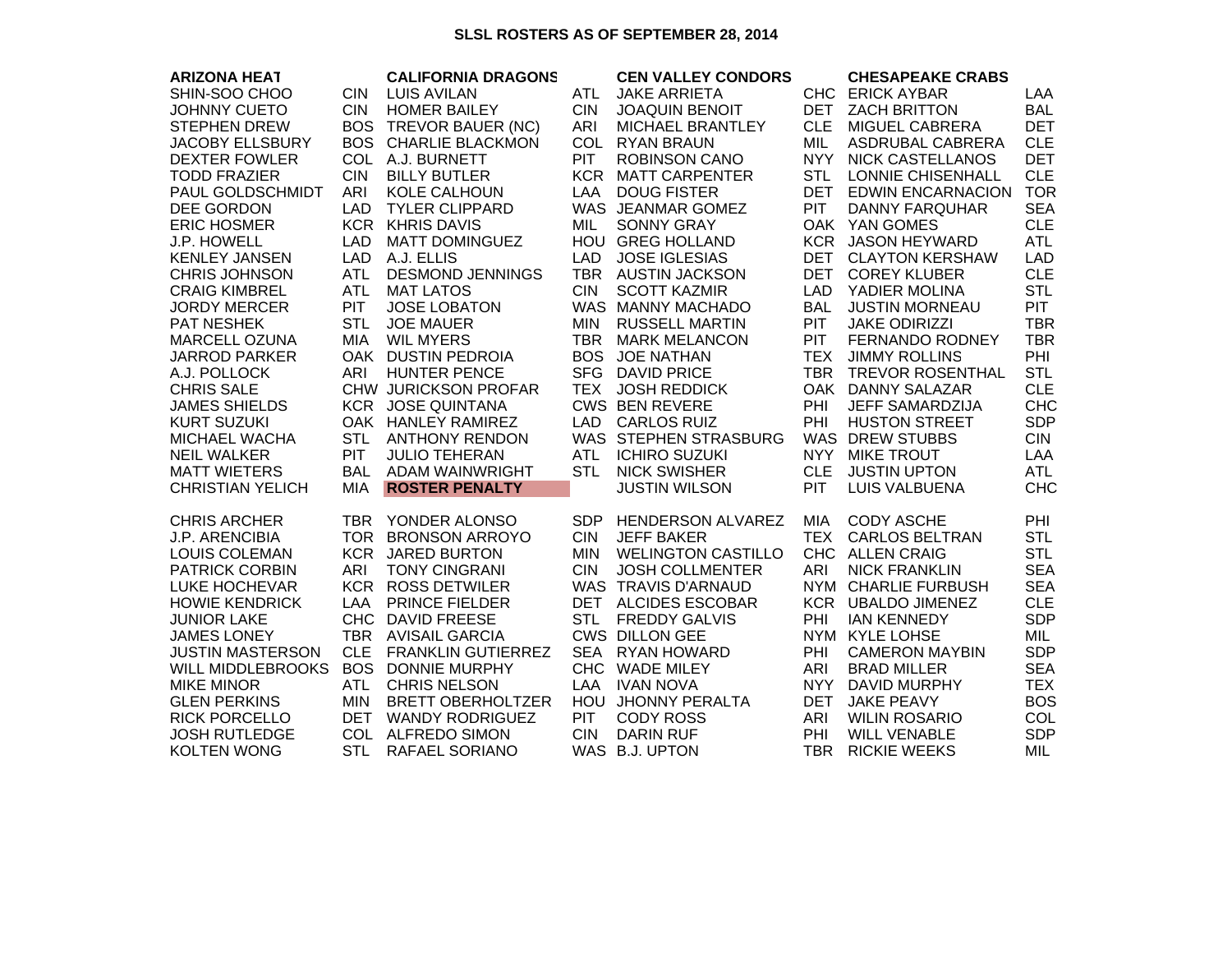## **SLSL ROSTERS AS OF SEPTEMBER 28, 2014**

| <b>EMERALD CITY OSPREY</b> |            | <b>GALAPAGOS TORTOISES</b> |            | <b>JACKSON HOLE GUIDES</b> |            | <b>MALIBU WAVE</b>       |            |
|----------------------------|------------|----------------------------|------------|----------------------------|------------|--------------------------|------------|
| <b>JOSE ALTUVE</b>         |            | HOU OSWALDO ARCIA          | MIN        | <b>BRANDON BELT</b>        |            | SFG JAY BRUCE            | <b>CIN</b> |
| <b>ADRIAN BELTRE</b>       |            | TEX BRAD BOXBERGER         | <b>SDP</b> | <b>CRAIG BRESLOW</b>       |            | BOS D. DAVID CARPENTER   | ATL        |
| <b>CHRIS CARTER</b>        |            | HOU ALEX COBB              |            | TBR CLAY BUCHHOLZ          |            | BOS AROLDIS CHAPMAN      | <b>CIN</b> |
| <b>ANDREW CASHNER</b>      |            | SDP WADE DAVIS             |            | <b>KCR STARLIN CASTRO</b>  |            | CHC COCO CRISP           | <b>OAK</b> |
| <b>BRANDON CRAWFORD</b>    |            | SFG IAN DESMOND            |            | WAS NELSON CRUZ            |            | TEX DEREK DIETRICH       | MIA        |
| <b>YU DARVISH</b>          |            | TEX EDUARDO ESCOBAR        | <b>MIN</b> | <b>JOSH DONALDSON</b>      |            | OAK LUCAS DUDA           | <b>NYM</b> |
| <b>CHRIS DAVIS</b>         | BAL        | <b>MATT GARZA</b>          |            | TEX MARCO ESTRADA          | MIL        | NATHAN EOVALDI           | MIA        |
| <b>COREY DICKERSON</b>     |            | COL KEVIN GAUSMAN          | <b>BAL</b> | <b>JOSE FERNANDEZ</b>      | <b>MIA</b> | <b>ZACH GREINKE</b>      | LAA        |
| <b>BRETT GARDNER</b>       |            | NYY ADAM JONES             |            | BAL CARLOS GONZALEZ        |            | COL COLE HAMELS          | PHI        |
| <b>EVAN GATTIS</b>         | <b>ATL</b> | <b>JON LESTER</b>          |            | <b>BOS ALEX GORDON</b>     |            | KCR ADEINY HECHEVARRIA   | MIA        |
| <b>JOSH HAMILTON</b>       |            | LAA COLLIN MCHUGH          |            | HOU BRYCE HARPER           |            | WAS KELVIN HERRERA       | <b>KCR</b> |
| <b>JOHN JASO</b>           |            | OAK ANDREW MILLER          |            | <b>BAL AARON HILL</b>      | ARI        | <b>BROCK HOLT</b>        | <b>BOS</b> |
| <b>ADAM LAROCHE</b>        |            | <b>WAS DEREK NORRIS</b>    |            | OAK JASON KIPNIS           |            | CLE OMAR INFANTE         | MIA        |
| <b>MIKE NAPOLI</b>         |            | <b>BOS JOSMIL PINTO</b>    |            | MIN EVAN LONGORIA          |            | TBR HISASHI IWAKUMA      | <b>SEA</b> |
| <b>CHRIS OWINGS</b>        | ARI        | <b>BUSTER POSEY</b>        |            | SFG DEVIN MESORACO         | <b>CIN</b> | <b>JONATHAN LUCROY</b>   | MIL        |
| <b>SALVADOR PEREZ</b>      |            | KCR ALEXEI RAMIREZ         |            | <b>CWS SHELBY MILLER</b>   | <b>STL</b> | <b>LEONYS MARTIN</b>     | <b>TEX</b> |
| <b>TANNER ROARK</b>        |            | WAS ARAMIS RAMIREZ         | <b>MIL</b> | <b>WIL NIEVES</b>          | ARI        | <b>VICTOR MARTINEZ</b>   | <b>DET</b> |
| FRANCISCO RODRIGUEZ MIL    |            | <b>GARRETT RICHARDS</b>    |            | LAA BOBBY PARNELL          |            | NYM ANDREW MCCUTCHEN     | <b>PIT</b> |
| PABLO SANDOVAL             |            | SFG ANTHONY RIZZO          |            | CHC ALBERT PUJOLS          |            | LAA BRANDON MOSS         | <b>OAK</b> |
| <b>JOAKIM SORIA</b>        |            | DET JUSTIN RUGGIANO        |            | MIA RYAN RABURN            |            | CLE WILSON RAMOS         | <b>WAS</b> |
| PEDRO STROP                |            | CHC KYLE SEAGER            |            | SEA COLBY RASMUS           |            | TOR HYUN-JIN RYU         | <b>LAD</b> |
| <b>JUSTIN VERLANDER</b>    |            | DET DENARD SPAN            |            | WAS JEAN SEGURA            | MIL        | <b>ANDRELTON SIMMONS</b> | <b>ATL</b> |
| <b>JORDAN WALDEN</b>       |            | ATL GIANCARLO STANTON      |            | MIA DREW SMYLY             |            | DET MARK TRUMBO          | LAA        |
| <b>JAYSON WERTH</b>        |            | WAS JORDAN ZIMMERMANN      |            | WAS NICK VINCENT           |            | SDP BRAD ZIEGLER         | ARI        |
| <b>ALEX WOOD</b>           | ATL        | <b>BEN ZOBRIST</b>         |            | TBR ZACK WHEELER           |            | NYM RYAN ZIMMERMAN       | <b>WAS</b> |
| <b>GREGOR BLANCO</b>       |            | SFG DUSTIN ACKLEY          |            | SEA DOMONIC BROWN          | PHI        | <b>GRANT BALFOUR</b>     | <b>OAK</b> |
| PETER BOURJOS              |            | LAA PEDRO ALVAREZ          | <b>PIT</b> | DYLAN BUNDY (NC)           | BAL        | DARWIN BARNEY            | <b>CHC</b> |
| YUNEL ESCOBAR              |            | TBR JACKIE BRADLEY JR      |            | <b>BOS HANK CONGER</b>     | LAA        | <b>TONY CAMPANA</b>      | LAA        |
| <b>DANNY ESPINOSA</b>      |            | WAS MATT CAIN              |            | SFG RANDALL DELGADO        | ARI        | <b>TYLER CHATWOOD</b>    | COL        |
| <b>CASEY FIEN</b>          | <b>MIN</b> | NEAL COTTS                 |            | TEX ANTHONY GOSE           |            | TOR JESSE CRAIN          | <b>CHW</b> |
| <b>JEDD GYORKO</b>         |            | SDP DANE DE LA ROSA        |            | LAA LUKE GREGERSON         |            | SDP CHRIS DENORFIA       | <b>SDP</b> |
| <b>CASEY JANSSEN</b>       |            | TOR ANDRE ETHIER           |            | LAD DALLAS KEUCHEL         |            | HOU MARWIN GONZALEZ      | HOU        |
| <b>TIM LINCECUM</b>        |            | SFG GRANT GREEN            | LAA        | <b>JUAN LAGARES</b>        |            | NYM PAUL KONERKO         | <b>CWS</b> |
| <b>EDWARD MUJICA</b>       | <b>STL</b> | <b>JASON GRILLI</b>        | <b>PIT</b> | <b>MIKE LEAKE</b>          | <b>CIN</b> | <b>CHARLIE MORTON</b>    | <b>PIT</b> |
| <b>DIONER NAVARRO</b>      |            | CHC CHASE HEADLEY          |            | SDP NICK MARKAKIS          | BAL        | <b>BRAYAN PENA</b>       | <b>DET</b> |
| <b>BLAKE PARKER</b>        |            | CHC JED LOWRIE             |            | OAK TYLER SKAGGS           | ARI        | A.J. PIERZYNSKI          | <b>CWS</b> |
| <b>WILY PERALTA</b>        | MIL        | <b>JAKE MARISNICK</b>      |            | MIA DREW STOREN            |            | WAS ERIC SOGARD          | <b>OAK</b> |
| ALFONSO SORIANO            |            | NYY JESUS MONTERO          |            | SEA TONY WATSON            | <b>PIT</b> | <b>MARK TEIXEIRA</b>     | <b>NYY</b> |
| <b>TIM STAUFFER</b>        |            | SDP SERGIO ROMO            |            | SFG TRAVIS WOOD            |            | CHC MATT TUIASOSOPO      | <b>DET</b> |
| <b>DAN STRAILY</b>         |            | OAK ERVIN SANTANA          |            | <b>KCR MIKE ZUNINO</b>     |            | SEA BRIAN WILSON         | <b>LAD</b> |